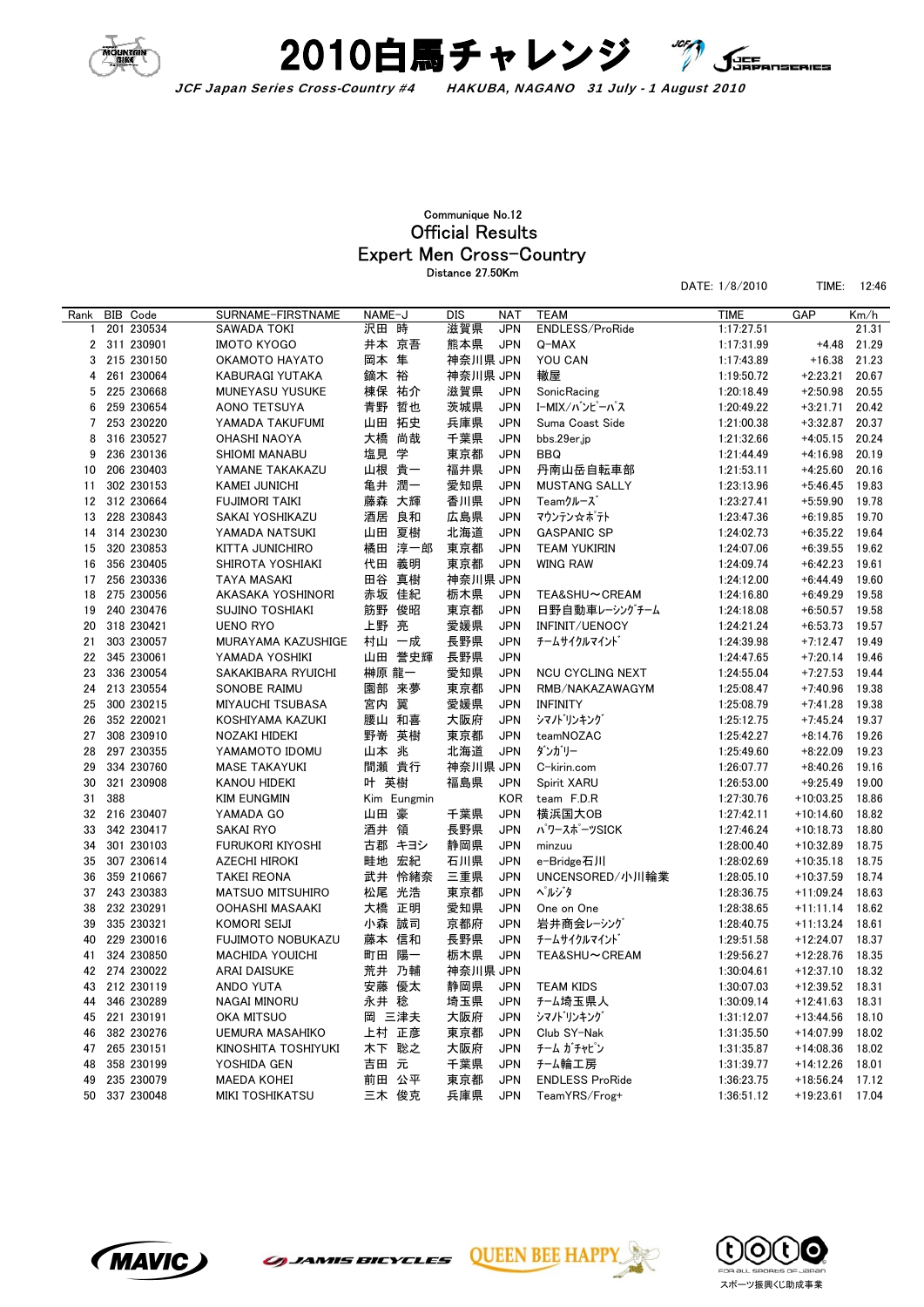



JCF Japan Series Cross-Country #4 HAKUBA, NAGANO 31 July - 1 August 2010

| Rank       | BIB Code       | SURNAME-FIRSTNAME         | NAME-J        |             | DIS      | <b>NAT</b> | <b>TEAM</b>                 | TIME       | <b>GAP</b>  | Km/h  |
|------------|----------------|---------------------------|---------------|-------------|----------|------------|-----------------------------|------------|-------------|-------|
| 51         | 354 230431     | TAKAKURA THUYOSHI         | 高倉 剛          |             | 神奈川県 JPN |            | Team12So/ARI                | 1:38:32.98 | $+21:05.47$ | 16.75 |
| 52         | 248 230484     | NITANDA YUICHIRO          |               | 二反田 雄一郎長野県  |          | <b>JPN</b> | イナーメ・アイランド信濃山形              | $-1$ Lap   |             |       |
| 53         | 202 230161     | YOKOYAMA KOTA             | 横山 航太         |             | 長野県      | <b>JPN</b> | <b>TEAM GEAX OGK KABUTO</b> | $-1$ Lap   |             |       |
| 54         | 349 230560     | TOBIMATSU IWAO            | 飛松 巌          |             | 埼玉県      | <b>JPN</b> | TeamSFIDA/Ty-Rap            | -1 Lap     |             |       |
| 55         | 242 230226     | NOZAWA KAZUNORI           | 野澤 和紀         |             | 埼玉県      | <b>JPN</b> | サイクイルクラブ3UP                 | $-1$ Lap   |             |       |
| 56         | 246 230573     | OKAMOTO KAZUYA            | 岡本 和也         |             | 栃木県      | <b>JPN</b> | TEA&SHU~CREAM               | -1Lap      |             |       |
| 57         | 237 230172     | <b>MATSUI MASASHI</b>     | 松井 正史         |             | 京都府      | <b>JPN</b> | シマノドリンキング                   | $-1$ Lap   |             |       |
| 58         | 373 230542     | <b>HATORI KAZUSHIGE</b>   | 羽鳥 和重         |             | 埼玉県      | <b>JPN</b> | サイクルクラブ3UP                  | -1Lap      |             |       |
| 59         | 368 230505     | SAMATA MASATO             | 佐復 真人         |             | 茨城県      | <b>JPN</b> | 加波一族自転車部                    | $-1$ Lap   |             |       |
| 60         | 278 230296     | KOIZUMI NOBUHIRO          | 小泉 信宏         |             | 兵庫県      | <b>JPN</b> | オンザロード                      | -1 Lap     |             |       |
| 61         | 364 230555     | KUROIWA YASUSHI           | 黒岩 靖          |             | 兵庫県      | <b>JPN</b> | D-NIGHTS                    | $-2$ Laps  |             |       |
| 62         | 234 230295     | YODA TAKANARI             | 依田 卓也         |             | 東京都      | <b>JPN</b> | bbs 29er. Jp                | -2Laps     |             |       |
| 63         | 313 230501     | <b>TAKANO TAKEHISA</b>    | 鷹野 剛久         |             | 愛知県      | <b>JPN</b> | サイケデリックス                    | $-2$ Laps  |             |       |
| 64         | 238 230430     | <b>FUJIWARA TOMOHIDE</b>  | 藤原 友秀         |             | 兵庫県      | <b>JPN</b> | Team¥RUN兵庫支部                | $-2$ Laps  |             |       |
| 65         | 254 230039     | <b>MATSUDA KIYOSHI</b>    | 松田 清          |             | 神奈川県 JPN |            | ハートビュー                      | $-2$ Laps  |             |       |
| 66         | 338 230323     | <b>ISHII YASUHIRO</b>     | 石井 康広         |             | 京都府      | <b>JPN</b> | 岩井商会レーシング                   | $-2$ Laps  |             |       |
| 67         | 251 230414     | YAMAMOTO HIROAKI          | 山本 博暁         |             | 宮城県      | <b>JPN</b> | SEKIみちのく                    | $-2$ Laps  |             |       |
| 68         | 387            | <b>SAND DEVIN</b>         |               | Sando Devin |          | <b>AUS</b> | GoAussie!                   | $-2$ Laps  |             |       |
| 69         | 287 230287     | <b>TAKASUGI SHINOBU</b>   | 高杉 忍          |             | 東京都      | <b>JPN</b> | ナカザリジム                      | $-2$ Laps  |             |       |
| 70         | 353 230559     | <b>TSUJI YOSUKE</b>       | 辻 陽介          |             | 神奈川県 JPN |            | <b>HEART VIEW</b>           | $-2$ Laps  |             |       |
| 71         | 294 230227     | EBE SATOSHI               | 江部 敏          |             | 新潟県      | <b>JPN</b> | La.Nekka                    | $-2$ Laps  |             |       |
| 72         | 277 230221     | <b>ENOMOTO KAZUKI</b>     | 榎本 一輝         |             | 東京都      | <b>JPN</b> | ヘルジタ                        | $-2$ Laps  |             |       |
| 73         | 348 230282     | HASHIMOTO KANJI           | 橋本 寛二         |             | 岡山県      | <b>JPN</b> | ダックスフンド                     | $-2$ Laps  |             |       |
| 74         | 224 230815     | ANDO HIROSHI              | 安藤 宏          |             | 長野県      | <b>JPN</b> | <b>HAPPY RIDE</b>           | $-2$ Laps  |             |       |
| 75         | 290 230912     | ONO HIROYASU              | 大野 裕康         |             | 三重県      | <b>JPN</b> | 自転車村R                       | $-2$ Laps  |             |       |
| 76         | 219 230175     | TANUMA KUNIHIKO           | 田沼 邦彦         |             | 栃木県      | <b>JPN</b> | オンザロート゛MTB                  | $-2$ Laps  |             |       |
| 77         | 247 230164     | <b>TAKEICHI YOSHIHITO</b> | 武市 佳人         |             | 東京都      | <b>JPN</b> | UNS八王子                      | $-2$ Laps  |             |       |
| 78         | 270 230710     | TAJIKA YUICHI             | 田近 雄一         |             | 岐阜県      | <b>JPN</b> | <b>GOD HILL</b>             | $-2$ Laps  |             |       |
| 79         | 380 230263     | YAMADA TOMOHISA           | 山田 倫久         |             | 愛知県      | <b>JPN</b> | e-Bridge                    | $-2$ Laps  |             |       |
| 80         | 362 230714     | AKIYAMA DAISUKE           | 秋山 大輔         |             | 東京都      | <b>JPN</b> | ナカザワジム                      | $-2$ Laps  |             |       |
| 81         | 357 230406     | YUASA KAZUHIRO            | 湯浅 和宏         |             | 埼玉県      | <b>JPN</b> | team輪工房                     | $-2$ Laps  |             |       |
| 82         | 365 230350     | MIURA TAKAYUKI            | 三浦 貴之         |             | 愛知県      | <b>JPN</b> | ブレスオブエア                     | -2Laps     |             |       |
| 83         | 376 230051     | <b>ENDOUHIROKI</b>        | 遠藤 弘樹         |             | 宮城県      | <b>JPN</b> | ENDLESS/ProRide             | $-2$ Laps  |             |       |
| 84         | 375 230018     | YAMANE YASUHIRO           | 山根 靖弘         |             | 神奈川県 JPN |            | HIRAKO.mode                 | -2Laps     |             |       |
| 85         | 258 230413     | ONODERA HIROYUKI          |               | 小野寺 寛之      | 埼玉県      | <b>JPN</b> | ヘルジタ                        | $-2$ Laps  |             |       |
| 86         | 266 230281     | <b>SATO SHINICHI</b>      | 佐藤 真一         |             | 神奈川県 JPN |            | キャノンCC                      | $-2$ Laps  |             |       |
| 87         | 377 230343     | <b>SUZUKI HIROFUMI</b>    | 鈴木 浩文         |             | 愛知県      | <b>JPN</b> | テックスポーツ カミハキ゛               | $-2$ Laps  |             |       |
| 88         | 344 230725     | KOTOU YUICHI              | 古藤 雄市         |             | 埼玉県      | <b>JPN</b> | チーム埼玉県人                     | $-2$ Laps  |             |       |
| 89         | 355 230324     | NOGAMI MAKOTO             | 野上 誠          |             | 京都府      | <b>JPN</b> | 岩井商会レーシング                   | $-3$ Laps  |             |       |
| 90         | 383 230080     | YOKOTA MASAMI             | 横田 正美         |             | 栃木県      | <b>JPN</b> | チーム勝輪 / SHORIN              | $-3$ Laps  |             |       |
| 91         | 293 230063     | <b>GOMI TAKATO</b>        | 五味 隆登         |             | 東京都      | <b>JPN</b> | テレマークスキー協会                  | -3Laps     |             |       |
| 92         | 282 230600     | NISHIYAMA TOSHIHISA       | 西山 俊寿         |             | 長崎県      | <b>JPN</b> | オンセンラッシュ                    | $-3$ Laps  |             |       |
| 93         | 374 230529     | TODA KEISUKE              |               |             | 大阪府      | <b>JPN</b> | 少女隊FUTURE                   | $-3$ Laps  |             |       |
| 94         | 381 230748     | OKA TOMONORI              | 燈田 圭介<br>岡 智憲 |             | 愛知県      | <b>JPN</b> |                             | $-3$ Laps  |             |       |
| 95         | 295 230907     |                           |               |             | 東京都      | <b>JPN</b> | CYCHEDELIX-Vrd              |            |             |       |
|            |                | KAGAMI MUNEHITO           | 各務 宗仁         |             |          |            |                             | -3Laps     |             |       |
| DSQ        | 371 220603     | WAIDA KAZUMA              | 淮田 一磨         |             | 兵庫県      | <b>JPN</b> | ト゚クロ団・ECU/Roll-Out          |            |             |       |
| <b>DNS</b> | 220 230207     | <b>MASAKI HIROSHI</b>     | 正木 浩史         |             | 兵庫県      | <b>JPN</b> | はとチーム/FUJI                  |            |             |       |
| <b>DNS</b> | 268 230288     | SHIMIZUKAWA SHIN          | 清水川 辰         |             | 秋田県      | <b>JPN</b> | <b>SHOWA RF</b>             |            |             |       |
| <b>DNS</b> | 280 230522     | <b>MASU YASUNOBU</b>      | 桝 泰将          |             | 愛知県      | <b>JPN</b> | volcaオードビーBOMA              |            |             |       |
|            | DNS 281 230380 | <b>ISHIYAMA YASUO</b>     | 石山 恭央         |             | 長野県      | <b>JPN</b> |                             |            |             |       |



**GUEEN BEE HAP**